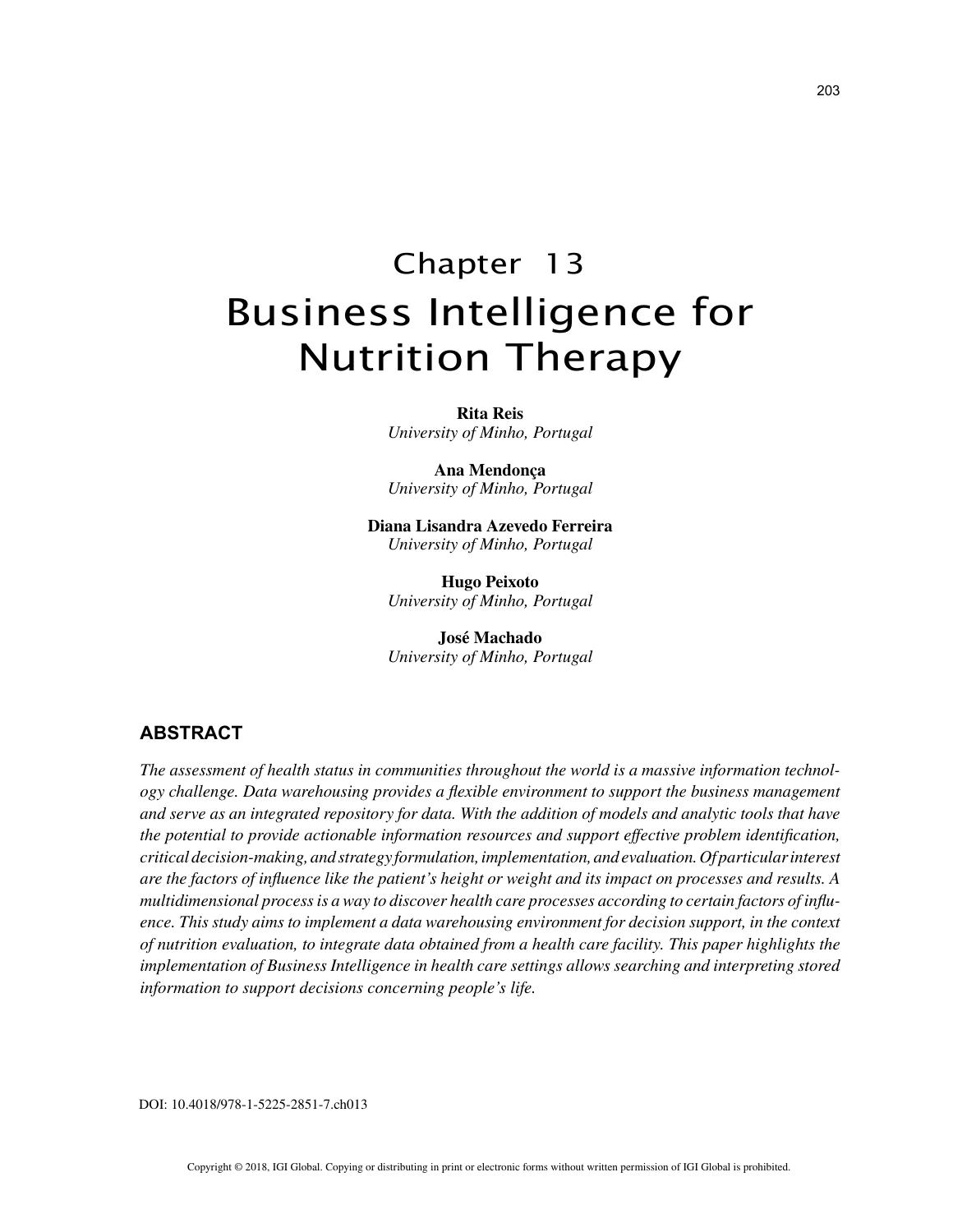## **INTRODUCTION**

Identifying the risk of malnutrition in patients from predictive variables is the first step towards an adequate nutritional control. Given its prevalence, the traceability and monitoring of nutritional status should be available in the hospital environment to prevent, treat and improve its prognosis. With this, morbidity, mortality, as well as hospitalization time and hospital costs will be reduced, enhancing the quality of life. Given this reality, the nutritionist plays a crucial role, since it's able to identify early cases of nutritional risk. In this way, the nutritionist can interfere with the control of patient's clinical status and, consequently, prevent and control its malnutrition, as well as infer the improvement of its clinical state. Thus, each health institution should identify the most common nutritional risk factors that affect the population and develop its instrument of nutritional tracking.

Malnutrition refers to both overnutrition and undernutrition. People are malnourished if their diet doesn't provide enough calories and protein for growth and maintenance or they are incapable of utilizing the food they eat due to illness (undernutrition). They are also malnourished if they consume too many calories (overnutrition) (UNICEF, 2006).

According to the World Health Organization (WHO), undernutrition is an individual nutritional status characterized by the insufficient intake of energy and nutrients, the body's inability to absorb nutrients or the abnormal body loss of nutrients. This results from the complex interaction between diet, health status, and, socioeconomic and social conditions in which the individual lives, being a common health problem in hospital admission (Amaro et al., 2016). Everyone is vulnerable to undernutrition, but certain groups of people are at greater risk. This is the case of the elderly, children, pregnant women and individuals who are sick. Examples of the most common symptoms observed in undernourished individuals are the loss of body fat, reduced appetite, fatigue and poor concentration (Correia et al., 2014).

Overnutrition is defined as the overconsumption of nutrients and food owing to the unlimited amounts of food available to eat. Most of the industrialized and prosperous communities have a great percentage of individuals that eat too much, to the point at which health is adversely affected. Overnutrition can be developed into obesity, which increases the risk of serious health conditions, including cardiovascular disease, hypertension, cancer and type-2 diabetes (White et al., 2012).

Malnutrition in children can be classified into three types: stunted, wasted and overweight. Stunting refers to a child who is too short for his age, and it's related to the failure of growing both physically and cognitively. It results of chronic or recurrent malnutrition. Wasting, or acute malnutrition, refers to a child who is too thin for his height, and it's related to a rapid weight loss or to the failure to gain weight. Overweight refers to a child who is too heavy for his height due to the consumption of too many calories that enhances the risk of diseases later in life (UNICEF, WHO, & The World Bank Group, 2016).

All around the world, disease-related malnutrition is common and costly. The hospitalization itself is often associated with the risk of worsening the patient's nutritional status which, in turn, can lead to delayed recovery and functional decline. Although several clinical guidelines specify care processes, malnutrition is still overlooked and undertreated (Aquino & Philippi, 2011).

Through the statistics presented in Figure 1, it is possible to note that, in 2015, Africa and Asia had the greatest share of all forms of children's malnutrition.

Over the last years, health organizations have been developing new means of response for citizens and, new ways of communication and information transmission, supported by technological systems. Business intelligence tools are now used in public health fields for financial and administrative purposes,